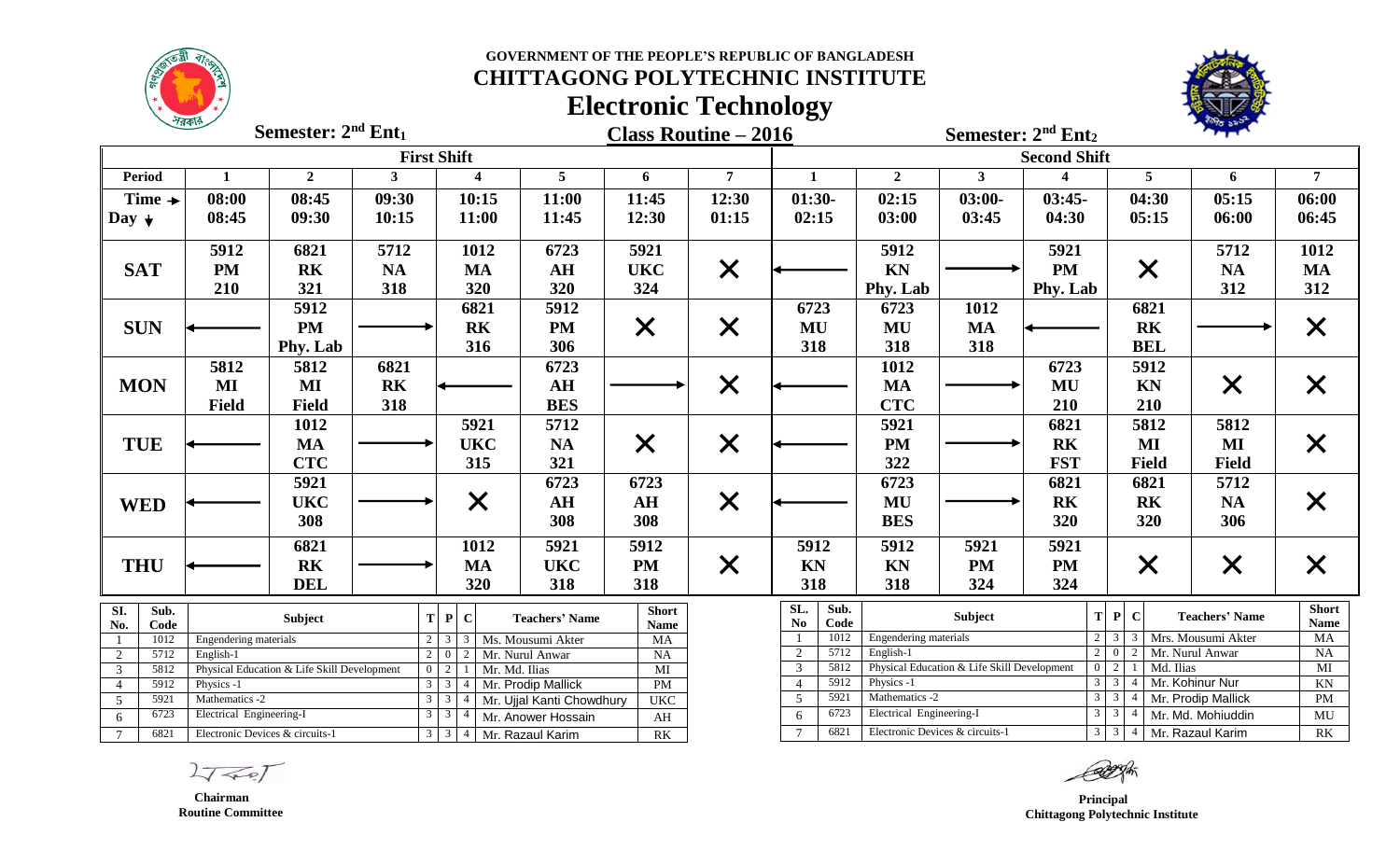**GOVERNMENT OF THE PEOPLE'S REPUBLIC OF BANGLADESH**



## **CHITTAGONG POLYTECHNIC INSTITUTE Electronic Technology**



**Semester:**  $4^{\text{th}}$  **Ent**<sub>1</sub>

**Class Routine – 2016 th Semester: 4 Ent<sup>2</sup>**

**Semester: 4**

|                          |                                                                 |                         |                                         |                | <b>First Shift</b>                          |                                        |                             |                |                                            |                         |                                       | <b>Second Shift</b>    |                     |                                                    |                             |
|--------------------------|-----------------------------------------------------------------|-------------------------|-----------------------------------------|----------------|---------------------------------------------|----------------------------------------|-----------------------------|----------------|--------------------------------------------|-------------------------|---------------------------------------|------------------------|---------------------|----------------------------------------------------|-----------------------------|
| <b>Period</b>            |                                                                 |                         | $\overline{2}$                          | 3              | Δ                                           | $5\overline{)}$                        | 6                           | $\overline{7}$ | $\mathbf{1}$                               | $\mathbf{2}$            | $3^{\circ}$                           |                        | 5                   | 6                                                  | 7                           |
| Time $\rightarrow$       |                                                                 | 08:00                   | 08:45                                   | 09:30          | 10:15                                       | 11:00                                  | 11:45                       | 12:30          | $01:30-$                                   | 02:15                   | $03:00-$                              | $03:45-$               | 04:30               | 05:15                                              | 06:00                       |
| Day $\star$              |                                                                 | 08:45                   | 09:30                                   | 10:15          | 11:00                                       | 11:45                                  | 12:30                       | 01:15          | 02:15                                      | 03:00                   | 03:45                                 | 04:30                  | 05:15               | 06:00                                              | 06:45                       |
|                          |                                                                 |                         | 6840                                    |                | 5821                                        | 6841                                   | 6841                        |                |                                            | 6632                    |                                       | 6840                   | 6841                |                                                    |                             |
| <b>SAT</b>               |                                                                 |                         | MI                                      |                | <b>SMN</b>                                  | <b>MY</b>                              | <b>MY</b>                   | $\bm{\times}$  |                                            | N <sub>K</sub>          |                                       | MI                     | <b>MY</b>           | $\times$                                           | X                           |
|                          |                                                                 |                         | <b>DEL</b>                              |                | 210                                         | 318                                    | 318                         |                |                                            | <b>MML</b>              |                                       | 324                    | 324                 |                                                    |                             |
|                          |                                                                 | 6840                    | 6840                                    |                | 6843                                        |                                        | 5841                        |                |                                            | 6842                    |                                       | 5821                   | 6840                |                                                    |                             |
| <b>SUN</b>               |                                                                 | $\bf{MI}$               | $\bf MI$                                |                | <b>TD</b>                                   |                                        | <b>SMN</b>                  | $\times$       |                                            | AU                      |                                       | <b>SMN</b>             | MI                  | $\times$                                           |                             |
|                          |                                                                 | 318                     | 318                                     |                | <b>MML</b>                                  |                                        | 306                         |                |                                            | <b>AEL</b>              |                                       | 210                    | 320                 |                                                    |                             |
|                          |                                                                 |                         | 6632                                    |                | 6842                                        | 6843                                   | 6841                        |                |                                            | 6843                    |                                       | 6842                   | 5821                | 5841                                               |                             |
| <b>MON</b>               |                                                                 |                         | TK                                      |                | <b>AU</b>                                   | <b>TD</b>                              | <b>MY</b>                   | $\times$       |                                            | TD                      |                                       | AU                     | <b>SMN</b>          | <b>SMN</b>                                         | X                           |
|                          |                                                                 |                         | <b>IT Lab</b>                           |                | 317                                         | 317                                    | 317                         |                |                                            | <b>MML</b>              |                                       | 321                    | 306                 | 306                                                |                             |
|                          |                                                                 |                         | 6632                                    |                | 6843                                        | 6842                                   | 5841                        |                |                                            | 6840                    |                                       |                        |                     | 6843                                               |                             |
| <b>TUE</b>               |                                                                 |                         | TK                                      |                | <b>TD</b>                                   | AU                                     | <b>SMN</b>                  | $\times$       |                                            | $\bf{MI}$               |                                       | $\times$               |                     | MY                                                 |                             |
|                          |                                                                 |                         | <b>Cmt Lab-4</b>                        |                | 317                                         | 317                                    | 306                         |                |                                            | <b>DEL</b>              |                                       |                        |                     | <b>MML</b>                                         |                             |
|                          |                                                                 |                         | 6841                                    |                | 6842                                        | 6840                                   |                             |                | 6843                                       | 6843                    | 5841                                  | 6842                   | 6841                | 6841                                               |                             |
| <b>WED</b>               |                                                                 |                         | <b>MY</b>                               |                | AU                                          | MI                                     | X                           | $\times$       | <b>TD</b>                                  | <b>TD</b>               | <b>SMN</b>                            | AU                     | <b>MY</b>           | <b>MY</b>                                          | $\bm{\mathsf{X}}$           |
|                          |                                                                 |                         | 318                                     |                | 320                                         | 320                                    |                             |                | 317                                        | 317                     | 324                                   | 318                    | 321                 | 321                                                |                             |
|                          |                                                                 | 6841                    | 5821                                    |                | 6842                                        |                                        |                             |                |                                            | 6632                    |                                       | 6843                   | 6840                | 6842                                               |                             |
| <b>THU</b>               |                                                                 | TD                      | <b>SMN</b>                              |                | AU                                          |                                        |                             |                |                                            | <b>NK</b>               |                                       | <b>TD</b>              | MI                  | <b>AU</b>                                          |                             |
|                          |                                                                 | 321                     | 324                                     |                | <b>AEL</b>                                  |                                        | $\bm{\mathsf{X}}$           | $\times$       |                                            | <b>MML</b>              |                                       | 323                    | 318                 | 318                                                | $\bm{\mathsf{X}}$           |
|                          |                                                                 |                         |                                         |                |                                             |                                        |                             |                |                                            |                         |                                       |                        |                     |                                                    |                             |
| $\overline{SI}$ .<br>No. | Sub.<br>Code                                                    |                         | Subject                                 | T              | P C                                         | <b>Teachers' Name</b>                  | <b>Short</b><br><b>Name</b> |                | <b>SL</b><br>Sub.<br>$\mathbf{No}$<br>Code |                         | Subject                               | T P                    | <sup>-</sup> C      | <b>Teachers' Name</b>                              | <b>Short</b><br><b>Name</b> |
|                          | 6841                                                            | Digital Electronics - I |                                         |                | $3 \mid 3 \mid 4$                           | Mr. Mohammad Yunus                     | <b>MY</b>                   |                | 6841                                       | Digital Electronics - I |                                       | $3 \mid 3$             | Mr. Mohammad Yunus  |                                                    | $\overline{MY}$             |
| $\overline{2}$           | 6840<br><b>Industrial Power Electronics</b>                     |                         | $\overline{3}$                          | $\overline{3}$ | Mr. Md. Israil Shek                         | $\overline{MI}$                        |                             | 2<br>6840      | <b>Industrial Power Electronics</b>        |                         | $3 \mid 3$                            | Mr. Md. Israil Shek    |                     | $\overline{MI}$                                    |                             |
| $\overline{3}$           | 6843<br>Networks Filters and Transmission Lines<br>$\mathbf{3}$ |                         | Ms. Trisha Das<br>3 <sup>1</sup><br>4 I |                | TD<br>AU                                    |                                        | 3<br>6843                   |                | Networks Filters and Transmission Lines    | $3 \mid 3$              | Ms. Trisha Das                        |                        | TD                  |                                                    |                             |
| $\overline{4}$           | $\overline{3}$<br>6842<br>Communication Engineering - I         |                         |                                         |                | $\overline{3}$<br>Md. Ansar Ullah           |                                        |                             |                | 6842<br>$\overline{4}$                     |                         | Communication Engineering - I         | $3 \mid 3$             | Mr. Md. Ansar Ullah |                                                    | <b>AU</b><br>N <sub>K</sub> |
| $\overline{5}$           | 6632                                                            | Computer Application-II |                                         |                | $\boxed{0}$ 6 $\boxed{2}$ Mr. Taslima Katun |                                        | TK                          |                | 5<br>6632                                  | Computer Application-II |                                       | $0 \quad 6$<br>$2 \ 0$ | Mr. Nazmul Kabir    |                                                    |                             |
| 6                        | 5821                                                            | Social Science - II     |                                         | 2 <sup>1</sup> | $\overline{0}$                              | 2   Mr. Sayed Mohamman Noman           | SMN                         |                | 5821<br>6<br>$7\phantom{.0}$               | Social Science - II     |                                       |                        |                     | Mr. Sayed Mohamman Noman                           | <b>SMN</b>                  |
| $\tau$                   | 5841                                                            |                         | Business Organization & Communication   |                |                                             | $2   0   2  $ Mr. Sayed Mohamman Noman | <b>SMN</b>                  |                | 5841                                       |                         | Business Organization & Communication |                        |                     | $\boxed{2}$ 0 $\boxed{2}$ Mr. Sayed Mohamman Noman | SMN                         |

 $2757$ 

 **Chairman Routine Committee**

 **Principal Chittagong Polytechnic Institute**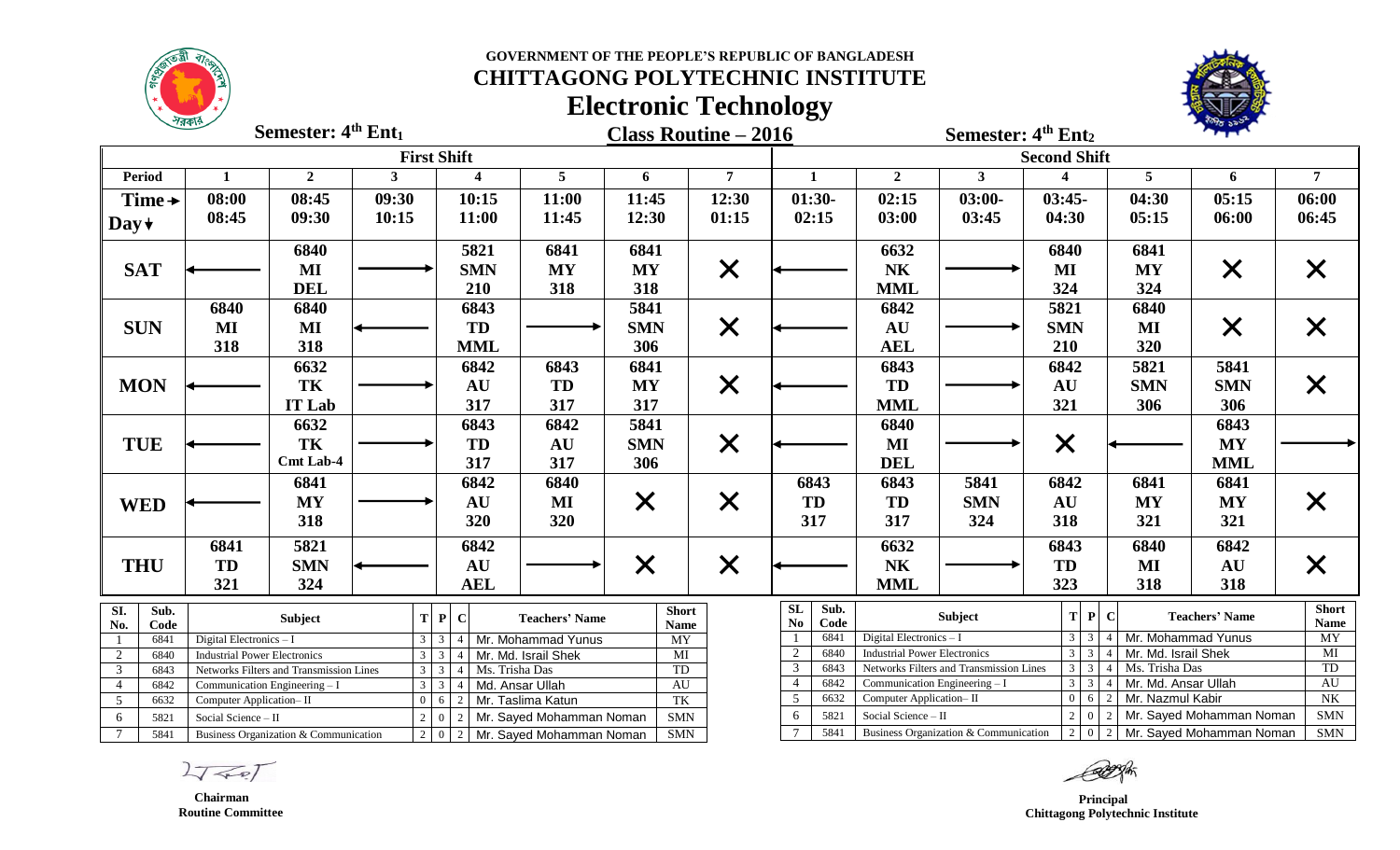**GOVERNMENT OF THE PEOPLE'S REPUBLIC OF BANGLADESH CHITTAGONG POLYTECHNIC INSTITUTE**



# **Electronic Technology**



|                        | $\sim$<br>Semester: $5th Ent1$                       |                |                    |             |                                                          | <b>Class Routine - 2016</b> |                                           |                          |                   | Semester: 5 <sup>th</sup> Ent <sub>2</sub> |                                                |                                                                   |                                                      |                               |                     |                   |            |                     |                       |                          |
|------------------------|------------------------------------------------------|----------------|--------------------|-------------|----------------------------------------------------------|-----------------------------|-------------------------------------------|--------------------------|-------------------|--------------------------------------------|------------------------------------------------|-------------------------------------------------------------------|------------------------------------------------------|-------------------------------|---------------------|-------------------|------------|---------------------|-----------------------|--------------------------|
|                        |                                                      |                | <b>First Shift</b> |             |                                                          |                             |                                           |                          |                   |                                            |                                                |                                                                   |                                                      |                               | <b>Second Shift</b> |                   |            |                     |                       |                          |
| <b>Period</b>          | 1                                                    | $\overline{2}$ | 3 <sup>1</sup>     |             |                                                          | $\overline{\mathbf{4}}$     |                                           | 5                        | 6                 | $7\phantom{.0}$                            | $\mathbf{1}$                                   |                                                                   | $\overline{2}$                                       | 3 <sup>1</sup>                |                     |                   |            | $5\phantom{.0}$     | 6                     | $\overline{7}$           |
| Time $\rightarrow$     | 08:00                                                | 08:45          | 09:30              |             |                                                          | 10:15                       |                                           | 11:00                    | 11:45             | 12:30                                      | $01:30-$                                       |                                                                   | 02:15                                                | $03:00-$                      | $03:45-$            |                   |            | 04:30               | 05:15                 | 06:00                    |
| Day $\downarrow$       | 08:45                                                | 09:30          | 10:15              |             |                                                          | 11:00                       |                                           | 11:45                    | 12:30             | 01:15                                      | 02:15                                          |                                                                   | 03:00                                                | 03:45                         | 04:30               |                   |            | 05:15               | 06:00                 | 06:45                    |
|                        | 6853                                                 | 6853           | 5851               |             |                                                          | 6659                        |                                           |                          | 6854              |                                            | 6659                                           |                                                                   | 6844                                                 | 6844                          | 6851                |                   |            |                     | 6852                  |                          |
| <b>SAT</b>             | <b>AU</b>                                            | AU             | <b>ATB</b>         |             |                                                          | <b>SA</b>                   |                                           |                          | TD                |                                            | <b>SK</b>                                      |                                                                   | <b>SKN</b>                                           | <b>SKN</b>                    | <b>MY</b>           |                   |            |                     | MI                    |                          |
|                        | 318                                                  | 318            | 308                |             |                                                          | 321                         |                                           |                          | <b>IT Lab</b>     |                                            | 321                                            |                                                                   | 321                                                  | 321                           | 321                 |                   |            |                     | <b>BEL</b>            |                          |
|                        |                                                      | 6851           |                    | 5851        |                                                          |                             | 6852                                      | 6844                     | 6844              |                                            |                                                | 6854                                                              |                                                      | 5851                          |                     |                   | 6853       | 6852                |                       |                          |
| <b>SUN</b>             |                                                      | <b>MY</b>      |                    | <b>ATB</b>  |                                                          | MI                          | <b>MY</b>                                 | MY                       |                   |                                            | <b>MS</b>                                      |                                                                   | <b>ATB</b>                                           |                               |                     | AU                | $\bf{MI}$  | X                   |                       |                          |
|                        | <b>BEL</b>                                           |                |                    |             |                                                          | 308                         |                                           | 318                      | 318               | 318                                        |                                                |                                                                   | <b>IT Lab</b>                                        |                               | 308                 |                   |            | 321                 | 321                   |                          |
|                        | 6852                                                 |                |                    |             |                                                          | 6851                        |                                           | 6851                     |                   |                                            |                                                |                                                                   | 6851                                                 |                               | 5851                |                   |            | 6853                | 6659                  |                          |
| <b>MON</b>             | MI                                                   |                |                    |             |                                                          | <b>MY</b>                   |                                           | <b>MY</b>                | $\bm{\mathsf{X}}$ | $\times$                                   |                                                |                                                                   | MY                                                   |                               | <b>ATB</b>          |                   |            | AU                  | ${\bf S}{\bf K}$      | X                        |
|                        |                                                      | <b>BEL/217</b> |                    |             |                                                          | 321                         |                                           | 321                      |                   |                                            |                                                |                                                                   | <b>BEL</b>                                           |                               | 308                 |                   |            | 321                 | 321                   |                          |
|                        |                                                      | 6844           |                    |             |                                                          | 6853                        |                                           |                          | 6854              |                                            |                                                |                                                                   | 6844                                                 |                               | 6851                |                   |            |                     | 6659                  |                          |
| <b>TUE</b>             |                                                      | <b>MY</b>      |                    |             |                                                          | AU                          |                                           |                          | TD                |                                            |                                                |                                                                   | <b>SKN</b>                                           |                               | <b>MY</b>           |                   |            |                     | <b>SK</b>             |                          |
|                        |                                                      | <b>BEL</b>     |                    |             |                                                          | 321                         |                                           |                          |                   |                                            |                                                | <b>BEL</b>                                                        |                                                      | 321                           |                     |                   |            | Cmt Lab-1           |                       |                          |
|                        |                                                      | 6853           |                    |             | 6851                                                     |                             |                                           | 6844                     | 6852              | 6659                                       |                                                |                                                                   | 6852                                                 |                               | 6851                |                   |            |                     | 6853                  |                          |
| <b>WED</b>             |                                                      | <b>AU</b>      |                    |             |                                                          | <b>MY</b>                   |                                           | <b>MY</b>                | MI                | <b>SA</b>                                  |                                                |                                                                   | $\bf MI$                                             |                               | <b>MY</b>           |                   |            |                     | AU                    |                          |
|                        |                                                      | <b>AEL</b>     |                    | 321         |                                                          | 321                         | 321                                       | 321                      |                   |                                            | <b>DEL</b>                                     |                                                                   | 321                                                  |                               |                     |                   | <b>AEL</b> |                     |                       |                          |
|                        |                                                      | 6852           |                    |             |                                                          |                             |                                           | 6659                     |                   |                                            |                                                |                                                                   | 6854                                                 |                               | 6844                |                   |            | 6853                | 6852                  |                          |
| <b>THU</b>             |                                                      | MI             |                    |             |                                                          |                             |                                           | <b>SA</b>                |                   | $\times$                                   |                                                |                                                                   | TD                                                   |                               | <b>SKN</b>          |                   |            | <b>AU</b>           | MI                    | X                        |
|                        |                                                      | <b>BEL</b>     |                    |             |                                                          |                             |                                           | Cmt Lab-1                |                   |                                            |                                                |                                                                   | <b>IT Lab</b>                                        |                               | 321                 |                   |            | 321                 | 321                   |                          |
| SI.<br>Sub.            | <b>Subject</b>                                       |                |                    |             | $T$ $P$ $C$                                              |                             |                                           | <b>Teachers' Name</b>    |                   | <b>Short</b>                               | <b>SL</b><br>$\mathbf{N}\mathbf{o}$            | Sub.<br>Code                                                      |                                                      | Subject                       |                     | $T$ $P$           | - C        |                     | <b>Teachers' Name</b> | <b>Short</b>             |
| No.<br>Code<br>6851    | Television Engineering-I                             |                |                    |             | $3 \mid 3$                                               | $\overline{4}$              |                                           |                          |                   | <b>Name</b><br><b>MY</b>                   | -1                                             | 6851                                                              | Television Engineering-I                             |                               |                     | $3 \mid 3$        |            |                     | Mr. Mohammad Yunus    | <b>Name</b><br><b>MY</b> |
| 2<br>6852              | Electronic Measurements & Measuring<br>Instruments-I |                |                    | $2^{\circ}$ | 6                                                        |                             | Mr. Mohammad Yunus<br>Mr. Md. Israil Shek |                          |                   | MI                                         | $\overline{2}$<br>6852                         |                                                                   | Electronic Measurements & Measuring<br>Instruments-I |                               |                     | $\overline{2}$    | 6          | Mr. Md. Israil Shek |                       | MI                       |
| 3<br>6853              | Communication Engineering $-$ II                     |                |                    |             | $3 \mid 3$                                               |                             | Mr. Md. Ansar Ullah                       |                          |                   | AU                                         | 3                                              | 6853                                                              | Communication Engineering - II                       |                               | $3 \overline{3}$    | 4 Md. Ansar Ullah |            | AU                  |                       |                          |
| $\overline{4}$<br>6854 | Electronic Computer Aided Design (ECAD)              |                |                    | $\Omega$    | 6                                                        | Ms. Trisha Das<br>2         |                                           |                          | TD                | $\overline{4}$                             | 6854                                           | Electronic Computer Aided Design (ECAD)<br>6<br>2                 |                                                      | Mr. Trisha Das/ Maskat Sharif |                     | TD/MS             |            |                     |                       |                          |
| 5<br>6844              | Digital Electronics - II                             |                |                    |             | $3 \mid 3$<br>Mr. Mohammad Yunus<br>$\overline{4}$       |                             |                                           | $\ensuremath{\text{MY}}$ | 5                 | 6844                                       | $3 \mid 3$<br>Digital Electronics - II         |                                                                   |                                                      | 4 Mr. Swapan Kumar Nath       |                     | <b>SKN</b>        |            |                     |                       |                          |
| 6                      | 6659<br>Programming in C                             |                |                    |             | Ms. Shimu Akter<br>$\mathfrak{Z}$<br>$\overline{3}$<br>2 |                             |                                           | <b>SA</b>                | 6                 | 6659                                       | $2 \mid 3$<br>Programming in C<br>$\mathbf{3}$ |                                                                   |                                                      |                               | Mr. Swarup Karmakar | SK                |            |                     |                       |                          |
| 7                      | 5851<br>Book keeping & Accounting                    |                |                    |             | $2   0   2  $ Mr. Abu Taher Bhuyan                       |                             |                                           |                          | ATB               |                                            | 5851                                           | $2 \mid 0$<br>2 Mr. Abu Taher Bhuyan<br>Book keeping & Accounting |                                                      |                               |                     |                   | ATB        |                     |                       |                          |

 $2750$ 

 **Chairman Routine Committee**

*Principal*  **Chittagong Polytechnic Institute**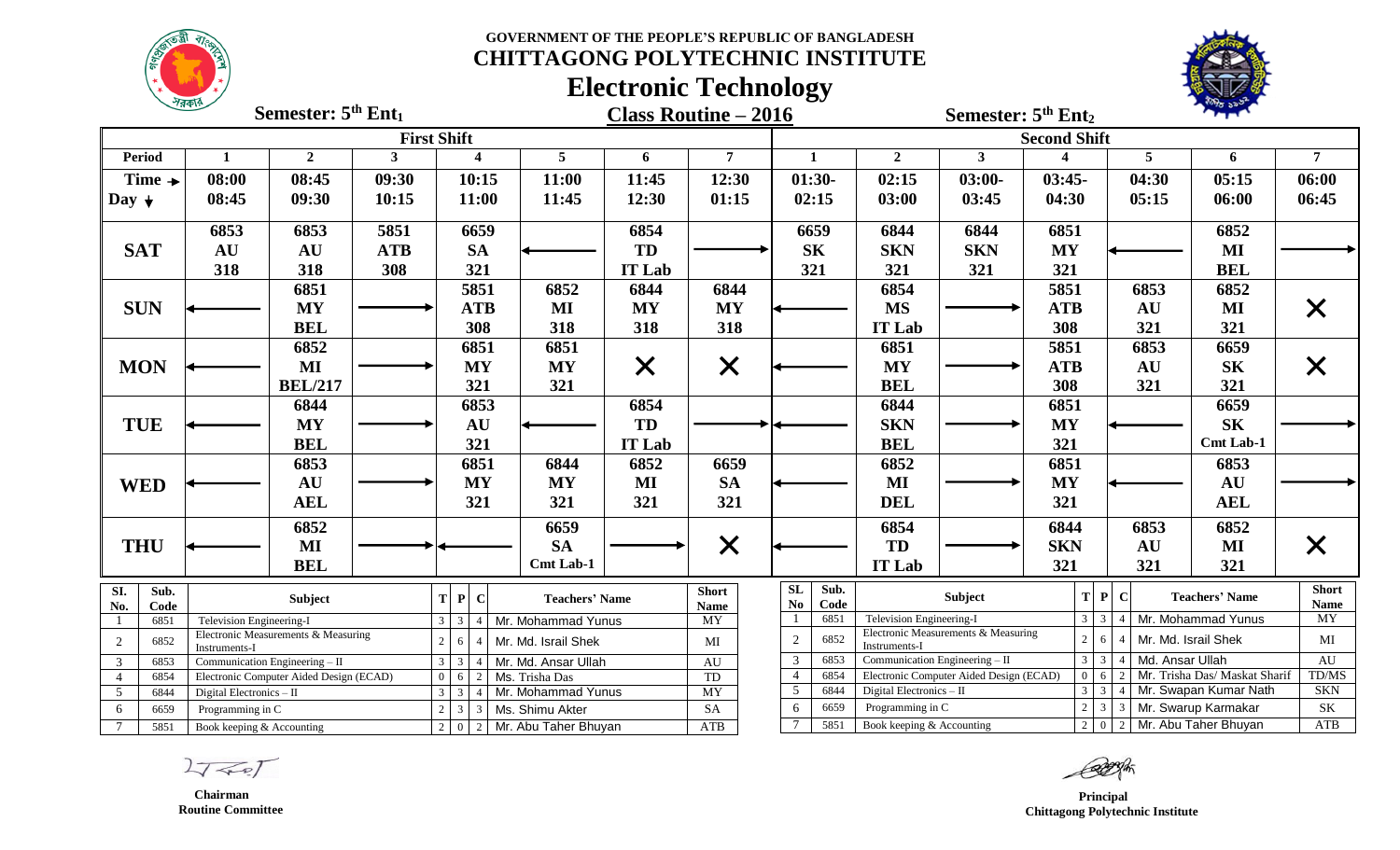**GOVERNMENT OF THE PEOPLE'S REPUBLIC OF BANGLADESH CHITTAGONG POLYTECHNIC INSTITUTE**



# **Electronic Technology**



|                                                         | $\sim$<br>Semester: 7 <sup>th</sup> Ent <sub>1</sub>                      |                |                                               |                                                                          |                                                      | <b>Class Routine - 2016</b> |            |                   |                                                                           |                                                                               | Semester: 7 <sup>th</sup> Ent <sub>2</sub> |                                   |                                    |                      |                                  |                       |                   |
|---------------------------------------------------------|---------------------------------------------------------------------------|----------------|-----------------------------------------------|--------------------------------------------------------------------------|------------------------------------------------------|-----------------------------|------------|-------------------|---------------------------------------------------------------------------|-------------------------------------------------------------------------------|--------------------------------------------|-----------------------------------|------------------------------------|----------------------|----------------------------------|-----------------------|-------------------|
|                                                         |                                                                           |                | <b>First Shift</b>                            |                                                                          |                                                      |                             |            |                   |                                                                           |                                                                               |                                            |                                   |                                    | <b>Second Shift</b>  |                                  |                       |                   |
| <b>Period</b>                                           | 1                                                                         | $\overline{2}$ | 3                                             |                                                                          | $\overline{\mathbf{4}}$                              | 5                           | 6          |                   | $\overline{7}$                                                            |                                                                               | 1                                          | $\overline{2}$                    | $\mathbf{3}$                       | $\boldsymbol{4}$     | 5 <sup>5</sup>                   | 6                     | $\overline{7}$    |
| Time $\rightarrow$                                      | 08:00                                                                     | 08:45          | 09:30                                         |                                                                          | 10:15                                                | 11:00                       | 11:45      |                   | 12:30                                                                     |                                                                               | $01:30-$                                   | 02:15                             | $03:00-$                           | $03:45-$             | 04:30                            | 05:15                 | 06:00             |
| Day $\downarrow$                                        | 08:45                                                                     | 09:30          | 10:15                                         |                                                                          | 11:00                                                | 11:45                       | 12:30      |                   | 01:15                                                                     |                                                                               | 02:15                                      | 03:00                             | 03:45                              | 04:30                | 05:15                            | 06:00                 | 06:45             |
|                                                         |                                                                           | 6871           |                                               |                                                                          | 6875                                                 |                             | 6876       |                   |                                                                           |                                                                               | 5853                                       | 6871                              | 6873                               |                      | 6872                             |                       |                   |
| <b>SAT</b>                                              |                                                                           | <b>SA</b>      |                                               |                                                                          | <b>SKN</b>                                           |                             | <b>MS</b>  |                   |                                                                           |                                                                               | <b>MB</b>                                  | <b>SA</b>                         | <b>SA</b>                          |                      | <b>RK</b>                        |                       | X                 |
|                                                         |                                                                           | <b>MML</b>     |                                               | <b>DEL</b>                                                               |                                                      |                             | <b>DEL</b> |                   |                                                                           |                                                                               | 306                                        | 318                               | 318                                |                      | <b>DEL</b>                       |                       |                   |
|                                                         |                                                                           | 6872           |                                               |                                                                          | 5853                                                 |                             | 6875       |                   |                                                                           |                                                                               |                                            | 6871                              |                                    | 6874                 | 6873                             | 6873                  |                   |
| <b>SUN</b>                                              |                                                                           | <b>RK</b>      |                                               |                                                                          | <b>MB</b>                                            |                             | <b>SKN</b> |                   |                                                                           |                                                                               |                                            | <b>SA</b>                         |                                    | AU                   | <b>SA</b>                        | <b>SA</b>             | X                 |
|                                                         |                                                                           | <b>DEL</b>     |                                               |                                                                          | 306                                                  |                             | <b>DEL</b> |                   |                                                                           |                                                                               |                                            | <b>MML</b>                        |                                    | 318                  | 318                              | 318                   |                   |
|                                                         |                                                                           | 6873           |                                               |                                                                          | 6872                                                 | 5853                        | 6871       |                   |                                                                           |                                                                               |                                            | 6874                              |                                    | 6875                 |                                  | 6876                  |                   |
| <b>MON</b>                                              |                                                                           | <b>SA</b>      |                                               |                                                                          | <b>RK</b>                                            | <b>MB</b>                   | <b>SA</b>  |                   | $\times$                                                                  |                                                                               |                                            | AU                                |                                    | <b>SKN</b>           |                                  | <b>SA</b>             |                   |
|                                                         |                                                                           | <b>DEL</b>     |                                               |                                                                          | 318                                                  | 306                         | 318        |                   |                                                                           |                                                                               |                                            | <b>DEL</b>                        |                                    | <b>DEL</b>           |                                  | <b>DEL</b>            |                   |
|                                                         |                                                                           | 6874           |                                               |                                                                          | 6872                                                 | 6875                        | 6871       |                   | 6873                                                                      |                                                                               | 6871                                       | 6872                              | 5853                               |                      | 6873                             |                       |                   |
| <b>TUE</b>                                              |                                                                           | AU             |                                               |                                                                          | <b>RK</b>                                            | <b>SKN</b>                  | <b>SA</b>  |                   | <b>SA</b>                                                                 |                                                                               | <b>SA</b>                                  | R <sub>K</sub>                    | $\bf{MB}$                          |                      | <b>SA</b>                        |                       |                   |
|                                                         |                                                                           | <b>DEL</b>     |                                               |                                                                          | 318                                                  | 318                         | 318        |                   | 318                                                                       |                                                                               | 318                                        | 318                               | 306                                |                      | <b>DEL</b>                       |                       |                   |
|                                                         |                                                                           | 6876           |                                               |                                                                          | 6875                                                 | 6874                        | 6874       |                   |                                                                           |                                                                               | 6875                                       | 6875                              | 6874                               |                      | 6876                             |                       |                   |
| <b>WED</b>                                              |                                                                           | <b>MS</b>      |                                               |                                                                          | <b>SKN</b>                                           | <b>AU</b>                   | AU         |                   | $\times$                                                                  |                                                                               | <b>SKN</b>                                 | <b>SKN</b>                        | AU                                 |                      | <b>SA</b>                        |                       |                   |
|                                                         |                                                                           | <b>DEL</b>     |                                               |                                                                          | 318                                                  | 318                         | 318        |                   |                                                                           |                                                                               | 318                                        | 318                               | 318                                |                      | <b>DEL</b>                       |                       | X                 |
|                                                         |                                                                           |                |                                               |                                                                          |                                                      |                             |            |                   |                                                                           |                                                                               |                                            |                                   |                                    |                      |                                  |                       |                   |
|                                                         | 6873                                                                      | 6873           |                                               |                                                                          |                                                      | 6871                        |            |                   |                                                                           |                                                                               |                                            | 6875                              |                                    | 6871                 |                                  | 6871                  |                   |
| <b>THU</b>                                              | <b>SA</b>                                                                 | <b>SA</b>      | $\bm{\times}$                                 |                                                                          |                                                      | <b>SA</b>                   |            |                   | $\times$                                                                  |                                                                               |                                            | <b>SKN</b>                        |                                    | <b>SA</b>            |                                  | <b>SA</b>             |                   |
|                                                         | 318                                                                       | 318            |                                               |                                                                          |                                                      | <b>MML</b>                  |            |                   |                                                                           |                                                                               |                                            | <b>DEL</b>                        |                                    | 318                  |                                  | <b>MML</b>            |                   |
| SI.<br>Sub.                                             |                                                                           | Subject        |                                               |                                                                          | T P C                                                | <b>Teachers' Name</b>       |            | <b>Short</b>      |                                                                           | SL                                                                            | Sub.                                       |                                   | Subject                            |                      | $T$ $P$ $C$                      | <b>Teachers' Name</b> | <b>Short</b>      |
| No.<br>Code<br>6871                                     |                                                                           |                |                                               |                                                                          |                                                      |                             |            | <b>Name</b><br>SA |                                                                           | N <sub>0</sub>                                                                | Code<br>6871                               |                                   | Microcontroller & Embedded Systems | 2 <sub>1</sub>       | 4 Mr. Shamim Ahmad<br>6          |                       | <b>Name</b><br>SA |
| $\overline{2}$                                          | Microcontroller & Embedded Systems<br>6872<br>Computer Control & Robotics |                |                                               | $2   6   4  $ Mr. Shamim Ahmad<br>3 3 Mr. Razaul Karim<br>$\overline{2}$ |                                                      |                             | RK         |                   | $\overline{2}$                                                            | 6872                                                                          |                                            | Computer Control & Robotics       | $\overline{2}$                     | 3 3 Mr. Razaul Karim |                                  | RK                    |                   |
| $\overline{3}$<br>6873                                  | Industrial Control & PLC                                                  |                |                                               | $\mathbf{3}$                                                             | $\overline{3}$<br>Mr. Shamim Ahmad<br>$\overline{4}$ |                             |            | SA                |                                                                           | 3                                                                             | 6873                                       | Industrial Control & PLC          |                                    | 3 <sup>1</sup>       | $3 \mid 4 \mid$ Mr. Shamim Ahmad |                       | SA                |
| 6874<br>$\overline{4}$                                  | Microwave Radar & Navigation Aids<br>2 <sup>1</sup>                       |                |                                               | $3 \mid 3$                                                               | Md. Ansar Ullah                                      |                             | AU         |                   | $\overline{4}$                                                            | 6874                                                                          |                                            | Microwave Radar & Navigation Aids | $\overline{c}$                     | 3<br>$\overline{3}$  | Mr. Md. Ansar Ullah              | AU                    |                   |
| $\overline{5}$<br>6875<br><b>Biomedical Engineering</b> |                                                                           |                | 3 <sup>1</sup>                                | $3 \mid 4$                                                               | Mr. Swapan Kumar Nath                                |                             | <b>SKN</b> |                   | 3 3 4 Mr. Swapan Kumar Nath<br>6875<br>5<br><b>Biomedical Engineering</b> |                                                                               |                                            |                                   | <b>SKN</b>                         |                      |                                  |                       |                   |
| 6876<br>6<br><b>Electronic Project</b>                  |                                                                           |                | 6<br>2<br>Mr. Maskat Sharif<br>$\overline{0}$ |                                                                          |                                                      | MS                          |            |                   | 6876                                                                      | $\mathbf{0}$<br>$6 \mid 2 \mid$ Mr. Shamim Ahmad<br><b>Electronic Project</b> |                                            |                                   |                                    |                      | SA                               |                       |                   |
| $\overline{7}$<br>5853<br>Entrepreneurship              |                                                                           |                |                                               |                                                                          | 2 0 2 Mr. Musadegul Bari                             |                             | MB         |                   |                                                                           | 2 0 2 Mr. Musadequl Bari<br>5853<br>Entrepreneurship                          |                                            |                                   |                                    |                      |                                  | MB                    |                   |

 $2777$ 

 **Chairman Routine Committee**

*Principal*  **Chittagong Polytechnic Institute**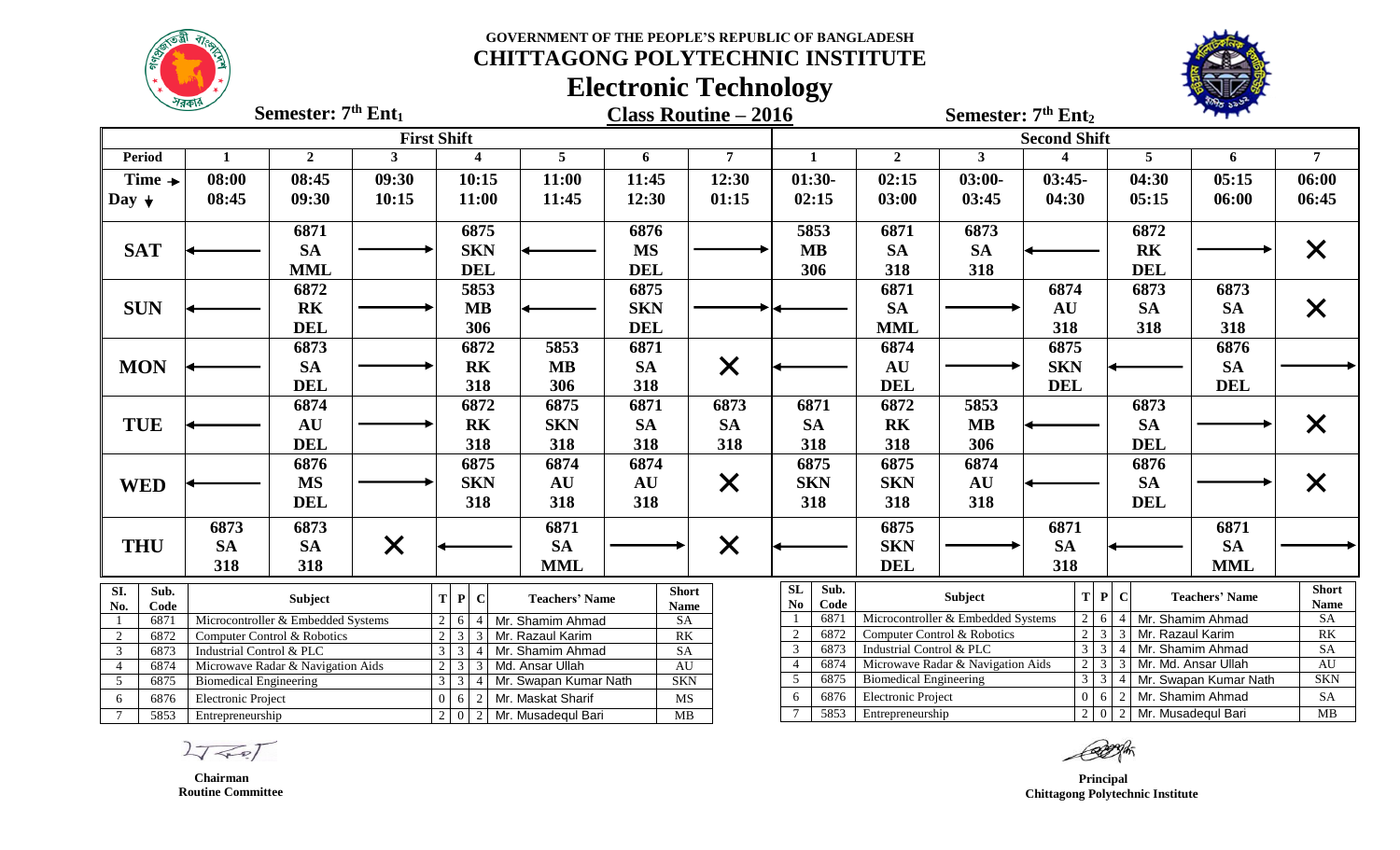



 **Lab / Workshop: Basic Electronics Lab (BEL)** 

**Class Load: 36+36=72**

|             |                |                               |                | <b>FIRST SHIFT</b>    |                                |                    |                | <b>SECOND SHIFT</b> |                               |                   |                   |                                    |                        |                |  |  |
|-------------|----------------|-------------------------------|----------------|-----------------------|--------------------------------|--------------------|----------------|---------------------|-------------------------------|-------------------|-------------------|------------------------------------|------------------------|----------------|--|--|
| Period      |                | $\overline{2}$                | 3              |                       | 5                              | -6                 |                |                     | 2                             | 3                 |                   | 5                                  | 6                      |                |  |  |
| Time<br>Day | 08:00<br>08:45 | 08:45<br>09:30                | 09:30<br>10:15 | 10:15<br><b>11:00</b> | 11:00<br>11:45                 | 11:45<br>12:30     | 12:30<br>01:15 | $01:30-$<br>02:15   | 02:15<br>03:00                | $03:00-$<br>03:45 | $03:45-$<br>04:30 | 04:30<br>05:15                     | 05:15<br>06:00         | 06:00<br>06:45 |  |  |
| <b>SAT</b>  |                | 6863<br>$7/ET-B$<br>JA        |                |                       | 6844<br>4/Cmt<br>MI            |                    |                |                     | 6811<br>$4/MT-B$<br>MU        |                   |                   |                                    | 6852<br>5/Ent<br>MI    |                |  |  |
| <b>SUN</b>  |                | 6851<br>5/Ent<br>MY           |                |                       | 6845<br>$4/ET-A$<br>RC         |                    |                |                     | 6845<br>$4/ET-A$<br>RC        |                   |                   | 6821<br>2/Ent<br>R <sub>K</sub>    |                        |                |  |  |
| <b>MON</b>  |                | 6852<br>5/Ent<br>$\bf MI$     |                |                       | 6845<br>$4/ET-B$<br>RC         |                    |                |                     | 6851<br>5/Ent<br><b>MY</b>    |                   |                   | 6811<br>$2/CT-A$<br>R <sub>K</sub> |                        |                |  |  |
| TUE         |                | 6844<br>5/Ent<br><b>MY</b>    |                |                       | 6811<br>$4/MT-A$<br><b>NAB</b> |                    |                |                     | 6811<br>$2/CT-B$<br><b>MS</b> |                   |                   |                                    | 6863<br>$7/ET-A$<br>JA |                |  |  |
| <b>WED</b>  |                | 6863<br>$7/ET-A$<br>JA        |                |                       |                                | 6811<br>4/PT<br>TD |                |                     | 6863<br>$7/ET-B$<br>JA        |                   |                   | 6844<br>4/Cmt<br>MI                |                        |                |  |  |
| <b>THU</b>  |                | 6811<br>$2/CT-B$<br><b>MS</b> |                |                       | 6811<br>$4/MT-B$<br>TD         |                    |                |                     | 6855<br>$5/ET-B$<br><b>SA</b> |                   |                   | 6845<br>$4/ET-B$<br>RC             |                        |                |  |  |

 $2777$ 

 **Chairman Routine Committee**

 **Principal Chittagong Polytechnic Institute**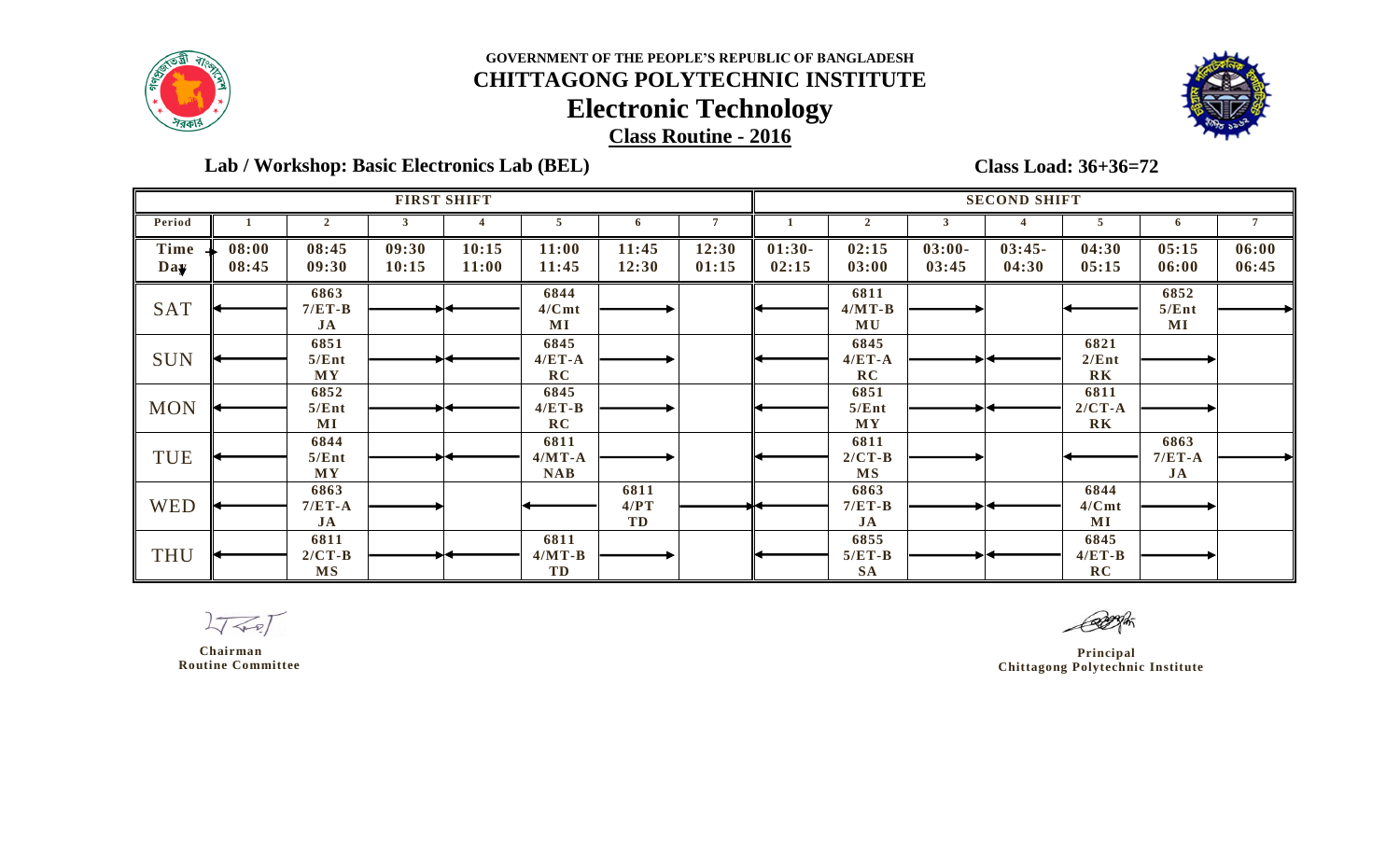



 **Lab / Workshop: Digital Electronics Lab (DEL)** 

**Class Load: 32+31=63**

|             |                |                                      |                | <b>FIRST SHIFT</b>            |                               |                               |                | <b>SECOND SHIFT</b> |                             |                   |                             |                               |                            |                |  |
|-------------|----------------|--------------------------------------|----------------|-------------------------------|-------------------------------|-------------------------------|----------------|---------------------|-----------------------------|-------------------|-----------------------------|-------------------------------|----------------------------|----------------|--|
| Period      |                | $\overline{2}$                       |                |                               | 5                             | -6                            | $\mathbf{7}$   |                     |                             | 3                 |                             | 5                             | $\bullet$                  |                |  |
| Time<br>Day | 08:00<br>08:45 | 08:45<br>09:30                       | 09:30<br>10:15 | 10:15<br>11:00                | 11:00<br>11:45                | 11:45<br>12:30                | 12:30<br>01:15 | $01:30-$<br>02:15   | 02:15<br>03:00              | $03:00-$<br>03:45 | $03:45-$<br>04:30           | 04:30<br>05:15                | 05:15<br>06:00             | 06:00<br>06:45 |  |
| <b>SAT</b>  |                | 6840<br>4/Ent<br>$\bf MI$            |                | 6875<br>7/Ent<br><b>SKN</b>   |                               | 6876<br>7/Ent<br><b>MS</b>    |                |                     | 6811<br>4/PT<br>TD          |                   |                             | 6821<br>2/Cmt<br><b>MS</b>    |                            |                |  |
| <b>SUN</b>  |                | 6872<br>7/Ent<br>R <sub>K</sub>      |                | 6811<br>$2/CT-B$<br><b>MS</b> |                               | 6875<br>7/Ent<br><b>SKN</b>   |                |                     |                             |                   |                             | 6811<br>$4/MT-A$<br><b>MS</b> |                            |                |  |
| <b>MON</b>  |                | 6855<br>$5/ET-A$<br>AU               |                |                               |                               |                               |                |                     |                             |                   | 6875<br>7/Ent<br><b>SKN</b> |                               | 6876<br>7/Ent<br><b>SA</b> |                |  |
| TUE         |                | 6811<br>$2/CT - A$<br>R <sub>K</sub> |                | 5921<br>$2/ET-A$<br><b>SI</b> | 5921<br>$2/ET-A$<br><b>SI</b> | 6721<br>$2/ET-A$<br><b>SD</b> |                |                     | 6844<br>5/Ent<br><b>SKN</b> |                   |                             | 6873<br>7/Ent<br><b>SA</b>    |                            |                |  |
| <b>WED</b>  |                | 6876<br>7/Ent<br><b>MS</b>           |                |                               |                               |                               |                |                     | 6852<br>5/Ent<br>$\bf MI$   |                   |                             | 6876<br>7/Ent<br><b>SA</b>    |                            |                |  |
| <b>THU</b>  |                | 6821<br>2/Ent<br>R <sub>K</sub>      |                |                               | 6821<br>2/Cmt<br><b>MS</b>    |                               |                |                     | 6875<br>7/Ent<br><b>SKN</b> |                   |                             |                               |                            |                |  |

 $2777$ 

 **Chairman Routine Committee**

 **Principal Chittagong Polytechnic Institute**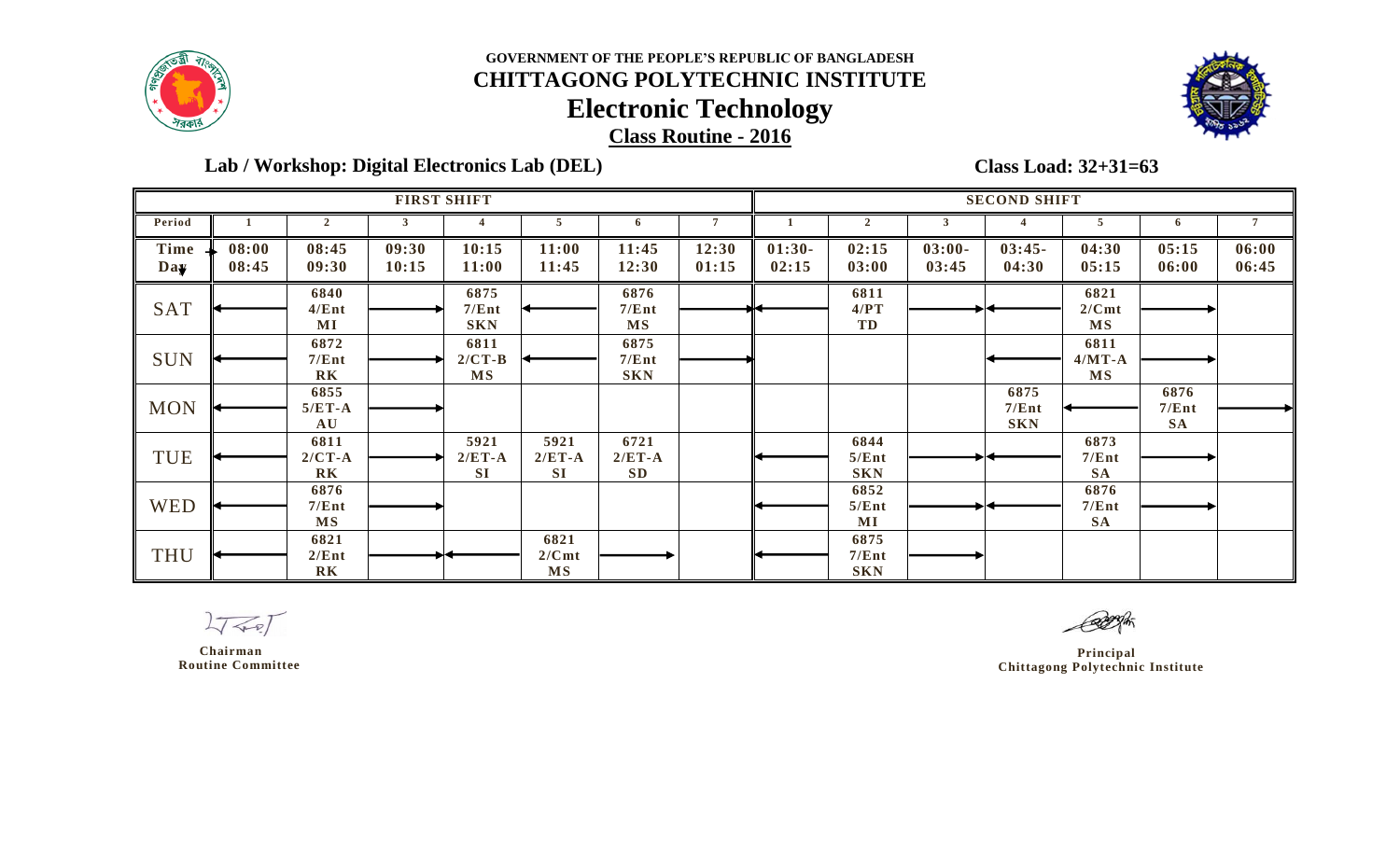



 **Lab / Workshop: Multimedia Lab (MML)** 

**Class Load: 21+24=45**

|             |                |                                    | <b>FIRST SHIFT</b> |                     |                            |                |                | <b>SECOND SHIFT</b> |                                 |                   |                   |                                 |                            |                |  |
|-------------|----------------|------------------------------------|--------------------|---------------------|----------------------------|----------------|----------------|---------------------|---------------------------------|-------------------|-------------------|---------------------------------|----------------------------|----------------|--|
| Period      |                | $\overline{2}$                     | 3                  |                     | 5                          | 6              | $\overline{7}$ |                     | $\overline{2}$                  | 3                 |                   | 5                               | 6                          |                |  |
| Time<br>Day | 08:00<br>08:45 | 08:45<br>09:30                     | 09:30<br>10:15     | 10:15<br>11:00      | 11:00<br>11:45             | 11:45<br>12:30 | 12:30<br>01:15 | $01:30-$<br>02:15   | 02:15<br>03:00                  | $03:00-$<br>03:45 | $03:45-$<br>04:30 | 04:30<br>05:15                  | 05:15<br>06:00             | 06:00<br>06:45 |  |
| <b>SAT</b>  |                | 6871<br>7/Ent<br><b>SA</b>         |                    |                     |                            |                |                |                     | 6632<br>4/Ent<br>N <sub>K</sub> |                   |                   | 6872<br>7/Ent<br>R <sub>K</sub> |                            |                |  |
| <b>SUN</b>  |                |                                    |                    | 6843<br>4/Ent<br>TD |                            |                |                |                     | 6871<br>7/Ent<br><b>SA</b>      |                   |                   |                                 |                            |                |  |
| <b>MON</b>  |                | 6873<br>7/Ent<br><b>SA</b>         |                    |                     |                            |                |                |                     | 6843<br>4/Ent<br>TD             |                   |                   |                                 |                            |                |  |
| <b>TUE</b>  |                |                                    |                    |                     |                            |                |                |                     | 6840<br>4/Ent<br>$\bf MI$       |                   |                   |                                 |                            |                |  |
| <b>WED</b>  |                | 6621<br>$2/MT-B$<br>S <sub>K</sub> |                    |                     |                            |                |                |                     | 6855<br>$5/ET-A$<br><b>SA</b>   |                   |                   |                                 |                            |                |  |
| <b>THU</b>  |                | 6852<br>5/Ent<br>$\bf MI$          |                    |                     | 6871<br>7/Ent<br><b>SA</b> |                |                |                     | 6632<br>4/Ent<br>N <sub>K</sub> |                   |                   |                                 | 6871<br>7/Ent<br><b>SA</b> |                |  |

 $2777$ 

 **Chairman Routine Committee**

 **Principal Chittagong Polytechnic Institute**